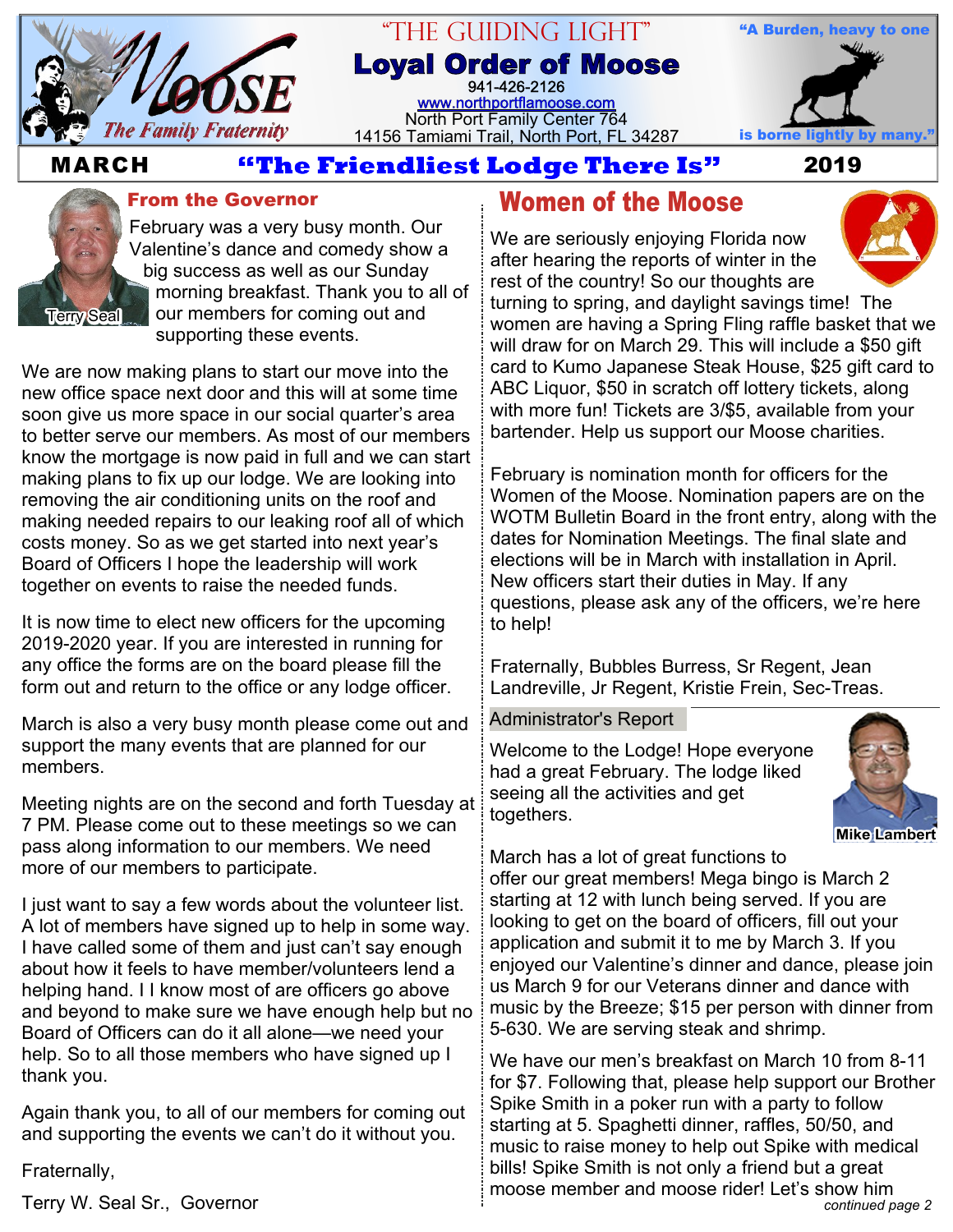### MARCH 2019

# **The Guiding Light**

A monthly publication of North Port Moose Lodge #764

some love and pack the lodge! *Administrator report, continued*

This year the lodge will celebrate St. Patrick's day on March 16 & 17. Music on the 16th and, of course, all the corned beef and cabbage you can eat. Be a little Irish!!! Also on March 16, we have our annual yard sale from

8-1 PM. Sign up sheet available in the social quarters. Then, on March 23 come join us for Kristin's and Brad's gender reveal and diaper party starting at 2 PM. Light appetizers and hors d'oeuvres will be served!

If that's not enough to keep you hopping, come and see me with your ideas! Always looking for suggestions to support and grow our lodge!

Fraternally, Mike Lambert - Lodge Administrator

**LOOM Meetings Schedule**

Second Tuesday of the Month: **Mar 12, 2019**

Fourth Tuesday of the Month: **Mar 26, 2019** Lodge Meetings begin 7:00 PM

**March 9 @ 12 noon Gulf Cove #2554** Governor: Terry Seal

**FBMA District 22**

**LODGE #764 OFFICERS 2018 -2109**

Jr Governor: Rudy Garcia Prelate: Donald Morley Treasurer: Gene Herbst Jr. Past Governor: Paul Hedrick 1-Year Trustee: George Nubile 2-Year Trustee: Wayne Schlemmer 3-Year Trustee: David Plummer Administrator: Mike Lambert

**Mar 13 6:30 PM** Chapter meeting Chapter meeting



**Mar 27 6:30 PM**

 Sr Regent: Bubbles Burress, Jr Regent: Jean Landreville Sec/Treas: Kristie Frein Recorder: vacant

Women of the Moose Chapter 1892 meet on the second and forth Wednesday of every month.

Meetings begin at 6:30 PM. All women in the the North Port Moose are invited to join our Chapter. Come to a meeting a learn more about us.



at your North Port Moose Lodge.